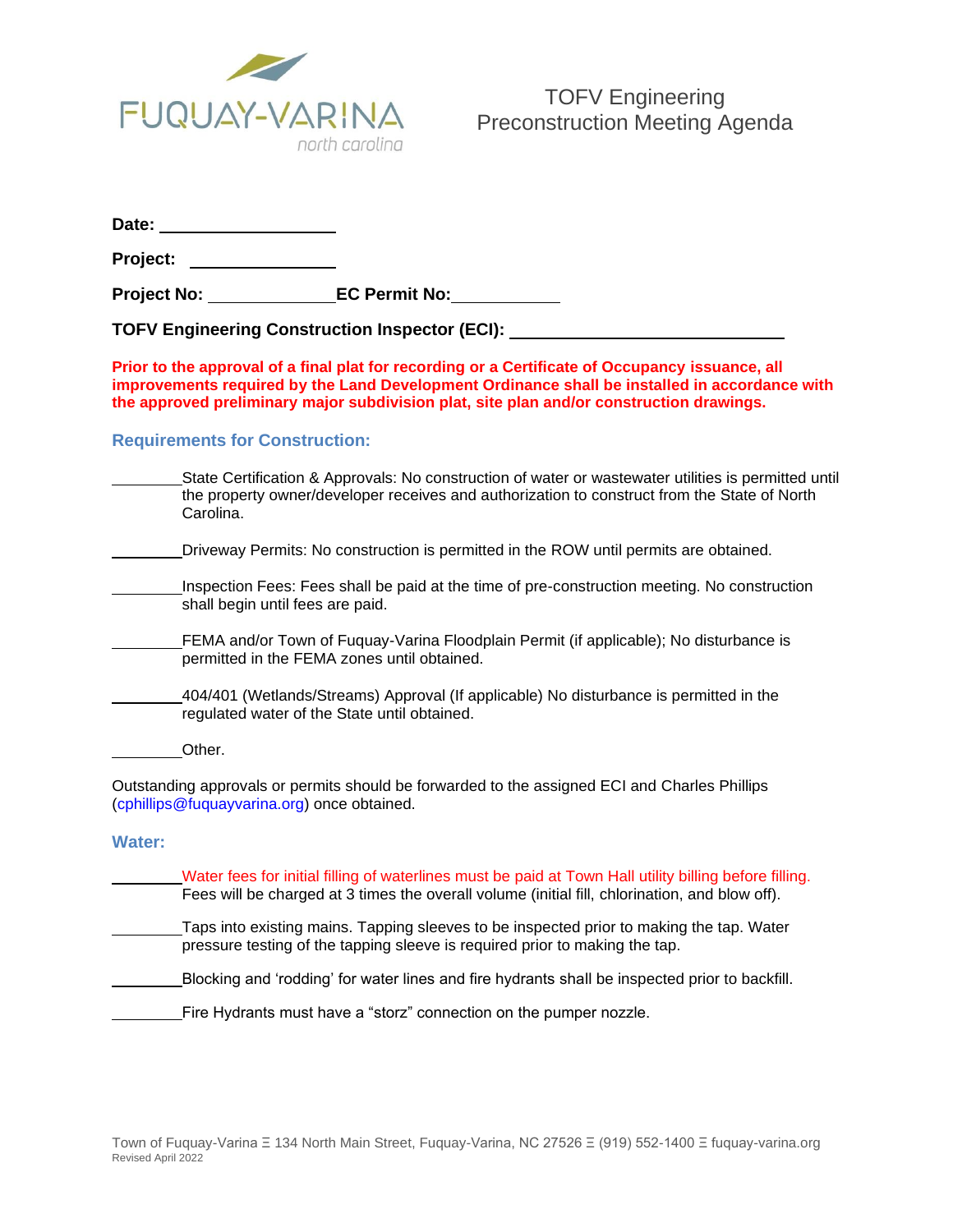

# TOFV Engineering Preconstruction Meeting Agenda

|                                      | All water lines will be pressure tested at 200 PSI for 2 hours.                                                                                                                                                                                                                                                                                       |  |
|--------------------------------------|-------------------------------------------------------------------------------------------------------------------------------------------------------------------------------------------------------------------------------------------------------------------------------------------------------------------------------------------------------|--|
|                                      | All water lines will receive a total coliform analysis provided by the contractor and witnessed by<br>the ECI. The ECI will identify the locations for which water samples are to be taken. Any failures<br>of these tests will require water fees to be paid as indicated above, but at a rate of 2 times the<br>volume (chlorination and blow off.) |  |
|                                      | All water services will be inspected prior to backfill. Meter box lids with a hole for the antenna<br>are required.                                                                                                                                                                                                                                   |  |
|                                      | Water line requires tracer wire, smart balls at fittings and locator balls. After placement these<br>must be inspected prior to placement of ABC on the roadway.                                                                                                                                                                                      |  |
| Sewer:                               |                                                                                                                                                                                                                                                                                                                                                       |  |
|                                      | Sewer pressure testing of all lines and vacuum testing of all sewer manholes is required.                                                                                                                                                                                                                                                             |  |
|                                      | Mandrel testing of PVC sewer lines. All strings in place prior to the arrival of the ECI.                                                                                                                                                                                                                                                             |  |
|                                      | All sewer services and taps will be inspected prior to backfill.                                                                                                                                                                                                                                                                                      |  |
|                                      | Taps into existing mains. Patching and backfill of open-street cut.                                                                                                                                                                                                                                                                                   |  |
|                                      | Sewer lines will be plugged at the start of construction, continuing throughout the duration of<br>the project. The installation and removal of plugs will only be permitted in the presence of an<br>ECI.                                                                                                                                            |  |
|                                      | Sewer services must have a locator ball ("dumb ball") 2-ft below grade at the "Y" in the main<br>and at the riser stack.                                                                                                                                                                                                                              |  |
| <b>Roadways:</b>                     |                                                                                                                                                                                                                                                                                                                                                       |  |
|                                      | Proof-roll of subgrade prior to placement of ABC.                                                                                                                                                                                                                                                                                                     |  |
|                                      | Proof-roll of ABC under curb prior to placement of curbing.                                                                                                                                                                                                                                                                                           |  |
|                                      | Proof-roll of ABC prior to paving.                                                                                                                                                                                                                                                                                                                    |  |
|                                      | Inspection of sidewalk forms and subgrade prior to placing concrete.                                                                                                                                                                                                                                                                                  |  |
| <b>Sediment and Erosion Control:</b> |                                                                                                                                                                                                                                                                                                                                                       |  |
|                                      | Follow approved plan and construction sequence                                                                                                                                                                                                                                                                                                        |  |

- Stabilization requirements
- Areas of concern on site (buffers, stream crossings, road entrances)
- Self-inspection requirements
- Enforcement
- Completion Requirements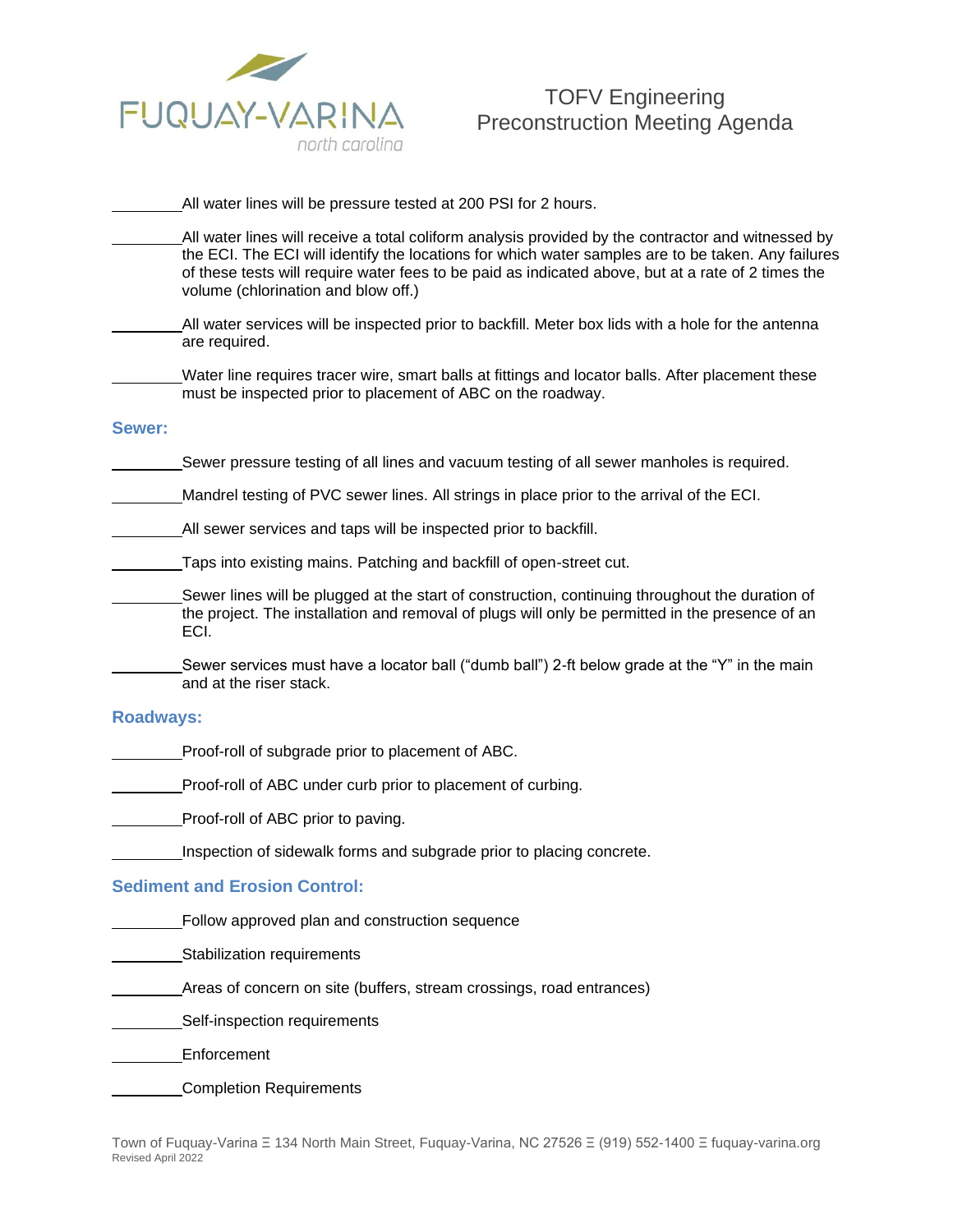

TOFV Engineering Preconstruction Meeting Agenda

## **Stormwater:**

SCMs: Town approval required prior to converting erosion control devices to stormwater.

### **Requirements for Final Plat/Certificate of Occupancy:**

Preliminary Walk Through with ECI

Formal Walkthrough

- See below *Stormwater Requirements for Final Plat / Permit Completion*
- Fee in Lieu (if applicable)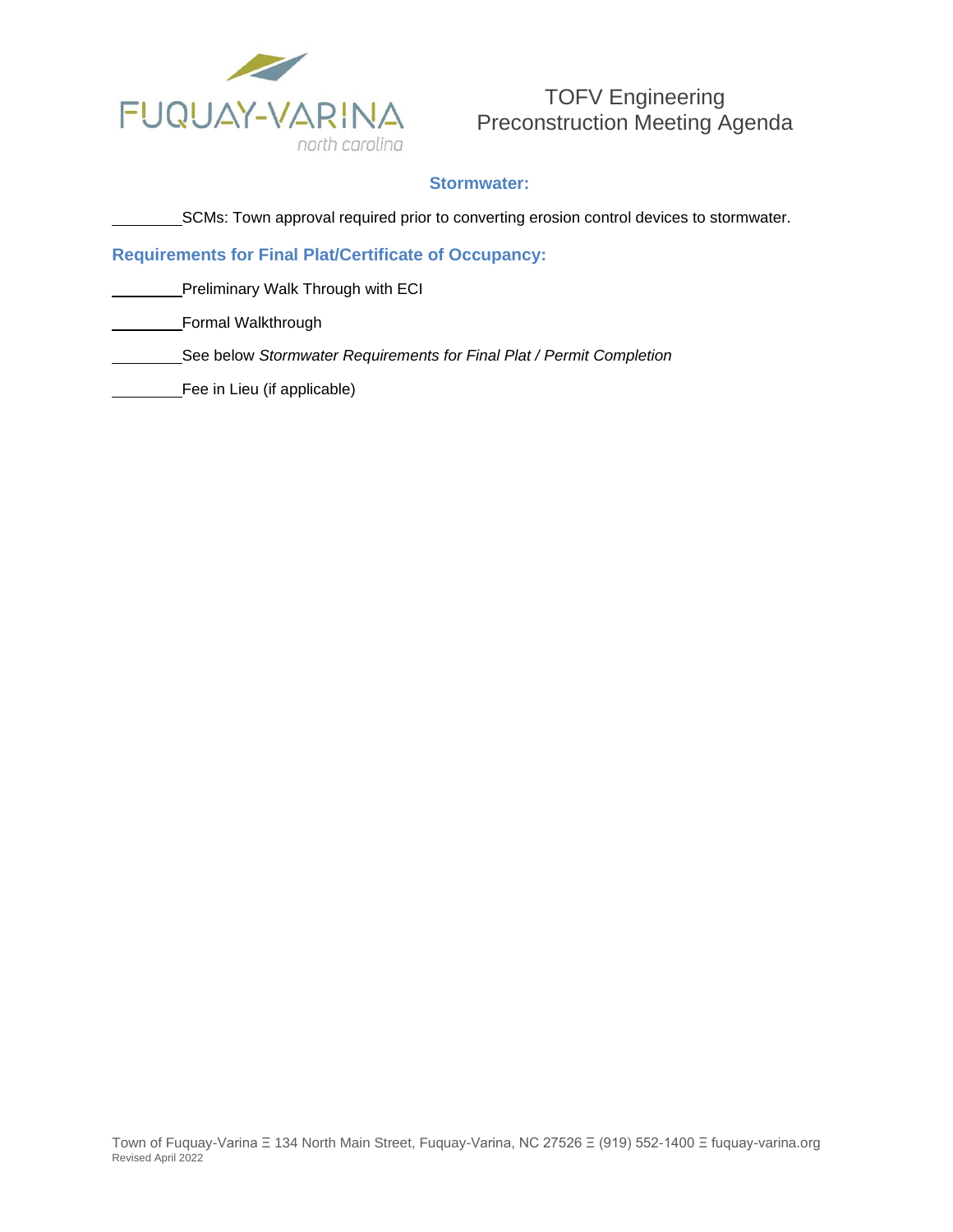

Request a Preliminary Walk Through with ECI: All provided punch list items must be completed prior to calling for a formal walk through. See attached Preliminary Walk-Through Information Sheet.

Request Formal Walkthrough by contacting the Engineering Hotline at 919-552-3634. All punch list items from the Formal Walkthrough must be corrected.

#### **Site:**

• The entire site must be seeded and stabilized.

### **Roads and right of way:**

- Roads and curbs must be clean and free of debris, dirt, and asphalt. All cracked curb must be replaced.
- The entire width of the right of way must be graded to the final grade and be free of debris.
- All roads must be complete to the limits of the phase.

#### **Sidewalk:**

• All required sidewalks must be installed except those sidewalks abutting building lots where sidewalk will be constructed by the home builder

#### **Mailbox Kiosk:**

- The mailbox kiosk must be installed.
- Any required mailbox kiosk landscape screening must be installed.

#### **Landscaping:**

- All required street trees must be installed except those street trees abutting building lots where the trees will be installed by the home builder.
- All required perimeter and thoroughfare buffers must be planted except those located within building lots where the landscaping will be installed by the home builder and all open space areas must be seeded and stabilized.
- If existing vegetation is being credited to meet buffer requirements, submit an exhibit and letter sealed by a professional prior to site inspection documenting if the buffer meets the intent of the buffer, will be supplemented to meet the intent of the buffer, or will be planted.

#### **Water:**

- Water meters must be set at final grade and installed per Town of Fuquay-Varina water meter detail.
- Fire hydrants must be set so the center of the nozzle cap is 18" to 24" above finish grade.
- Water line tracer wire test stations must be set abutting each fire hydrant.
- Fire Hydrants must be painted standard Town of Fuquay Varina colors (or an approved equivalent): Ace Hardware Safety Red "225A123", and Ace Hardware Aluminum "225A110." The bonnet and caps shall be Aluminum and the rest Safety Red.
- Water valves in roadway must be flush with finished asphalt surface.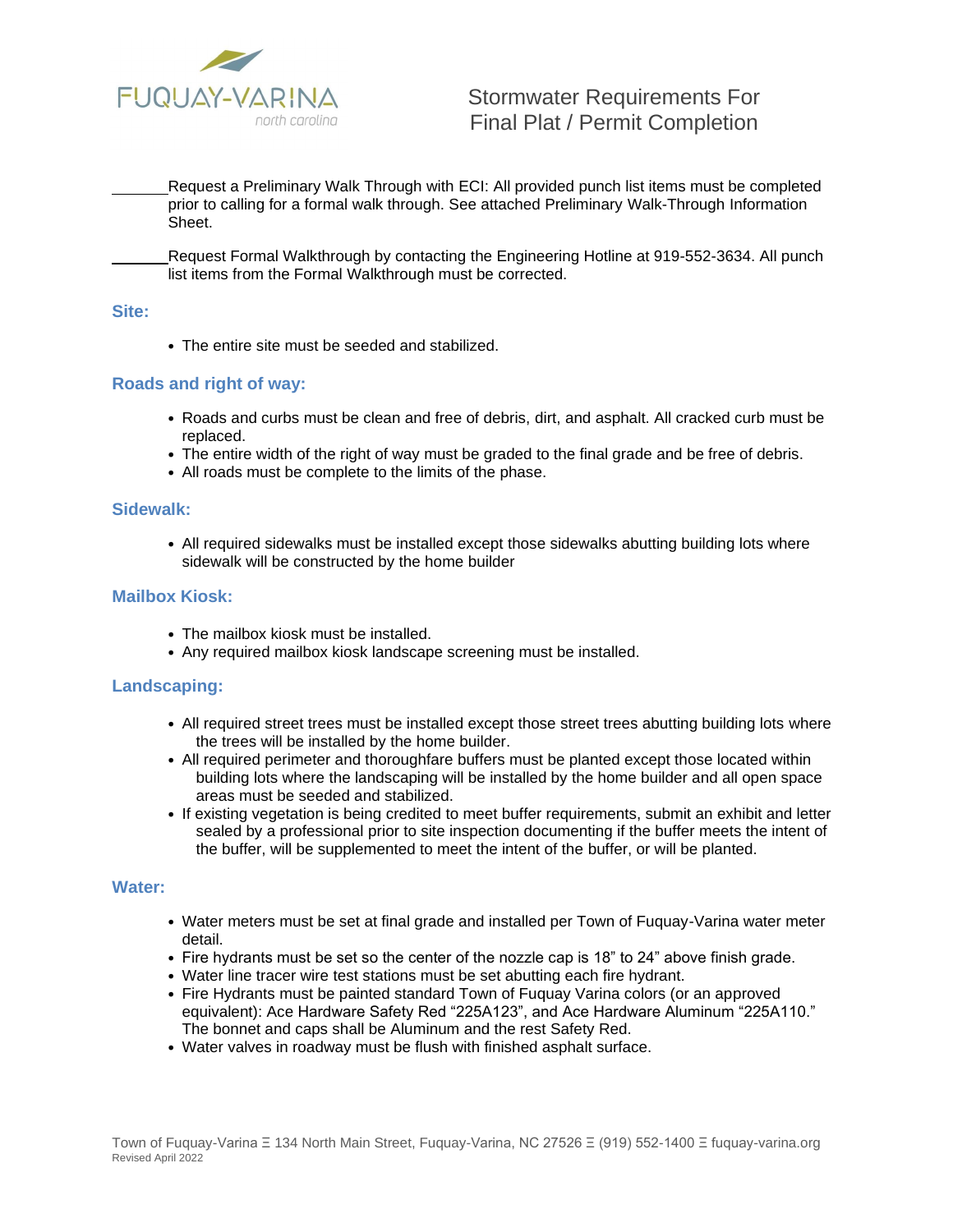

### **Storm Drainage System:**

- The storm drainage system must be clean and free of rocks, dirt, and debris.
- Storm drainage boxes must be clean, must have a concrete invert and must have the weep holes filled with brick and mortared in place.
- Storm drainage grates must be firmly supported on all four sides of the storm drain box.
- Storm drainage outfall lines must be clean and free of blockages for their entire length.

### **Sanitary Sewer:**

- The sanitary sewer line must be clean and free of dirt and debris.
- Sewer manhole lids in street must be flush with final grade.
- Sewer plug must be removed during the final walk through.

### **Lighting:**

- Street lighting installation requests should be made early to appropriate parties.
- Such requests are the responsibility of the developer, not the Town.
- Separate requests should be made to the appropriate parties to Duke and/or to their representatives.
- Separate lighting requests must be made for interior street or site lighting than for lighting on NCDOT streets.

## **TOWN OF FUQUAY-VARINA ENGINEERING CONTACTS:**

Matt Poling, PE Charles Phillips Charles Phillips Jennifer Mitchell, CFM Engineering Director **Inspections Supervisor Inspections Supervisor** Engineering Specialist (919) 753-1035 (919) 604-2156 (919) 753-1004

(919) 795-5156

Billy Holman Gary Janshego Billy Holman Howard Bishop<br>
Engineering Construction Inspector Engineering Construction Inspector Engineering Construction Inspector Engineering Construction Inspector Engineering Construction Inspector Engineering Construction Inspector (984) [bholman@fuquay-varina.org](mailto:rnesary@fuquay-varina.org) [gjanshego@fuquay-varina.org](mailto:gjanshego@fuquay-varina.org) [hbishop@fuquay-varina.org](mailto:hbishop@fuquay-varina.org)

[mpoling@fuquay-varina.org](mailto:mpoling@fuquay-varina.org) [cphillips@fuquay-varina.org](mailto:cphillips@fuquay-varina.org) imitchell@fuquay-varina.org

## **TOWN OF FUQUAY-VARINA PLANNING CONTACTS:**

Pam Davison **Melissa Sigmund** Director and Director and Director and Director Channing Director **Channism** Planner<br>
Assistant Planning Director **Channism** Assistant Planning Director **Channism** Senior Planner

Assistant Planning Director (919) 753-1870 (919) 552-1421 (919) 753-1012 [pdavison@fuquay-varina.org](mailto:pdavison@fuquay-varina.org) [msigmund@fuquay-varina.org](mailto:msigmund@fuquay-varina.org) [jjurius@fuquay-varina.org](mailto:jjurius@fuquay-varina.org)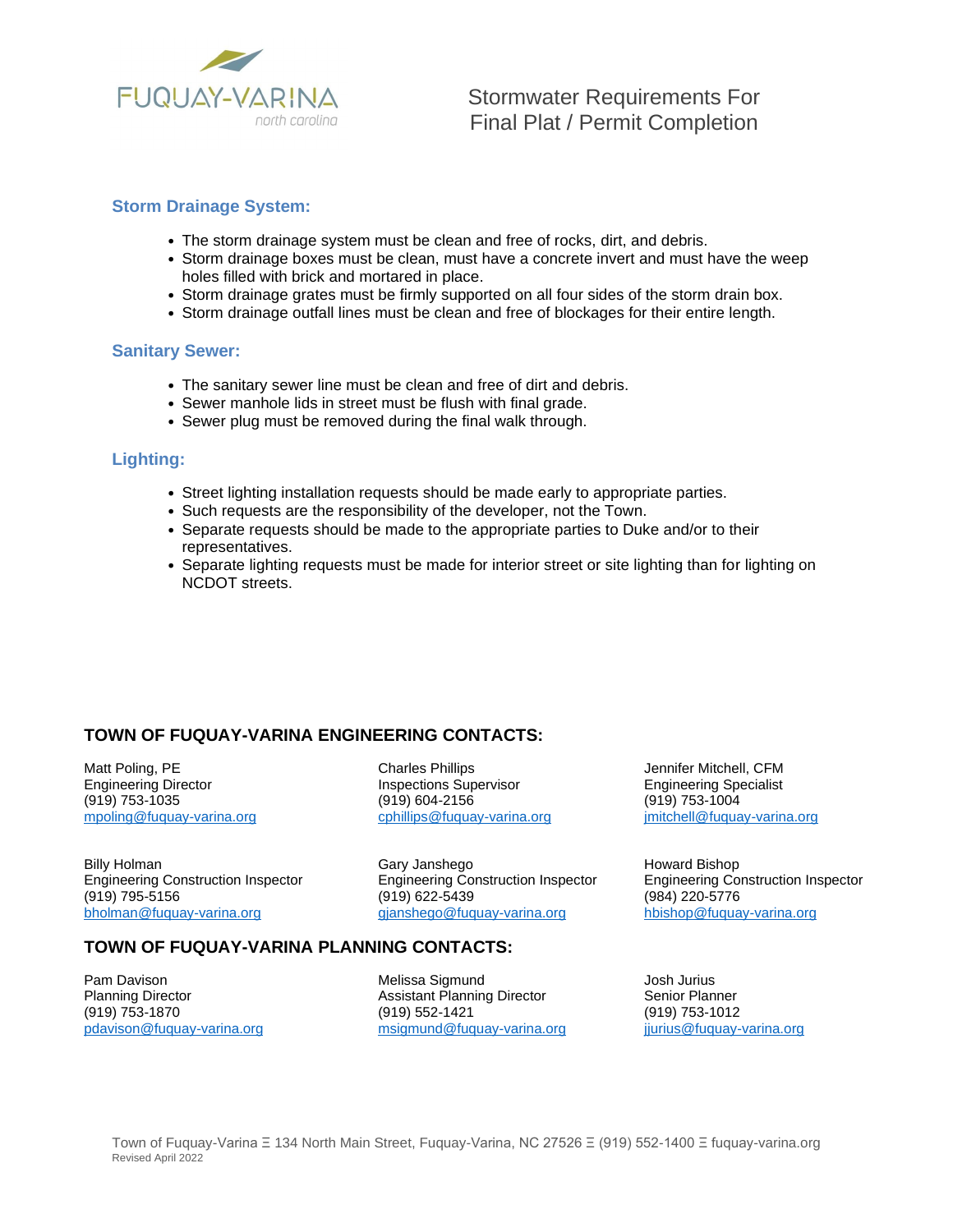

# **Residential ONLY**

# **PRIOR TO PLAT RECORDATION:**

- 1. **Operations and Maintenance Manual**  send a completed copy to Hannah Shaw at [hshaw@fuquay-varina.org](mailto:hshaw@fuquay-varina.org) (See website for form)
- 2. **Maintenance and Access Agreement**  send a draft copy to Hannah Shaw at [hshaw@fuquay-varina.org](mailto:hshaw@fuquay-varina.org) (See website for form)
	- $\triangleright$  Agreement is recorded/cross-referenced with the final plat at the time of recordation. The recorded copy is due to the Engineering Department within 14 days following recordation. Send a completed copy to Hannah Shaw at [hshaw@fuquay-varina.org](mailto:hshaw@fuquay-varina.org)
- 3. **Cost Estimate**  Send a copy to jmitchell@fuquay-varina.org. The amount of an installation performance security shall be the total estimated construction cost or cost to convert of the SCM approved under the permit, plus 25%.
- 4. **Underlying Agreement**  Once the surety is provided, an underlying agreement will be drafted by the Town and provided to the applicant for execution.
- 5. **Major Subdivision Certification**  Plat should include the *Major Subdivision Certification Infrastructure* to reference to the underlying agreement in place. See TOFV LDO *§9-6003 MAJOR SUBDIVISION PLAT CERTIFICATIONS*.

## **FOR PERMIT COMPLETION ONCE AT LEAST 75% OF HOMES ARE BUILT:**

- 1. **Engineer Certification**  send a completed, sealed, copy to [hshaw@fuquay-varina.org](mailto:hshaw@fuquay-varina.org) (See website for form)
- 2. **As-built Drawing**  Town staff will perform an as-built inspection once received. Once approved, mylars should be submitted.
- 3. **Cost Estimate** for Landscaping Installation and Ongoing Maintenance Send a copy to [jmitchell@fuquayvarina.org.](mailto:jmitchell@fuquayvarina.org)

Once all the above are complete, the original surety will be refunded, except for any amount attributable to the cost (plus 25%) of landscaping installation and ongoing maintenance associated with the SCM(s) covered by the security. Any such landscaping shall be inspected one (1) year after installation with replacement for compliance with the approved plans and specifications and, if in compliance, the portion of the surety attributable to landscaping shall be released. SCM(s) should continue to be maintained throughout the 1-year warranty period.

See TOFV *Land Development Ordinance, §9-1405 STORMWATER MANAGEMENT REGULATIONS*